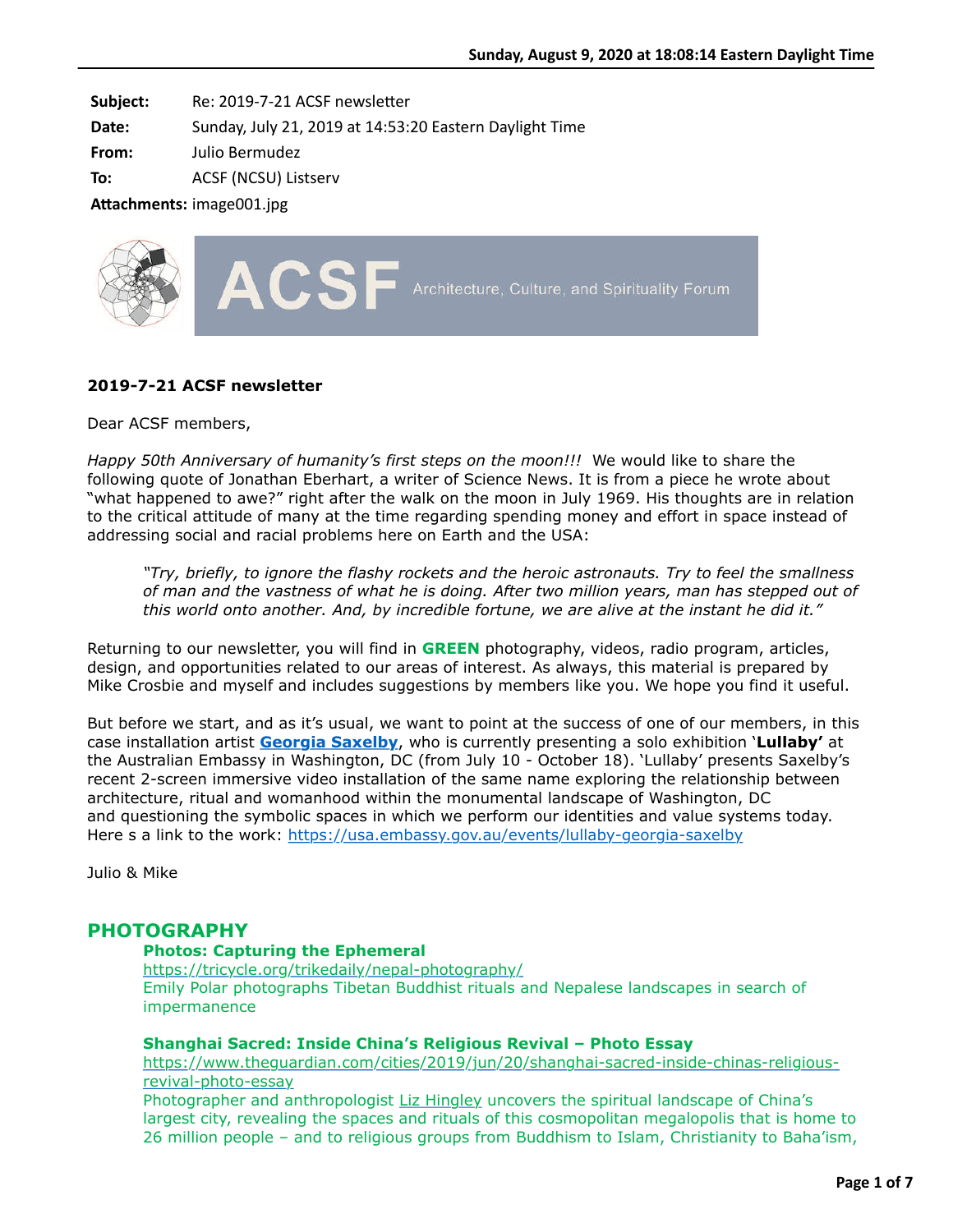# **VIDEO**

### **Aerial Futures Explores the Future of Urban Air Mobility in New Video**

[https://www.archdaily.com/919088/aerial-futures-explores-the-future-of-urban-air-mobility](https://www.archdaily.com/919088/aerial-futures-explores-the-future-of-urban-air-mobility-in-new-video?utm_medium=email&utm_source=ArchDaily%20List&kth=2,689,702)in-new-video?utm\_medium=email&utm\_source=ArchDaily%20List&kth=2,689,702 Advances in technology have changed the way people work and move around congested cities. Since free space in these urban areas has become scarce, people have shifted their perspective upwards and are now looking to the sky for new means of mobility, transporting their goods via cargo drones and flying 'taxis'.

#### **The Best Bauhaus Documentaries Available to Watch Online**

[https://www.archdaily.com/910919/7-of-the-best-bauhaus-documentaries-available-to](https://www.archdaily.com/910919/7-of-the-best-bauhaus-documentaries-available-to-watch-free-online?utm_medium=email&utm_source=ArchDaily%20List&kth=2,689,702)watch-free-online?utm\_medium=email&utm\_source=ArchDaily%20List&kth=2,689,702 2019 marks a century of Bauhaus, the school-turned-movement whose influence withstood forced relocations, political meddling, and eventual closure. Despite dramatic shifts in technology, taste, and style in architecture in the years since, [Bauhaus](https://www.archdaily.com/tag/bauhaus) remains one of the most significant subjects of architectural/design education and has even captured the interest of the wider public.

# **RADIO**

**Paulo Coelho: The Pilgrimage of 'Who Am I?'** (a short 4.5 minutes that is worth your time)

<https://onbeing.org/programs/the-pilgrimage-of-who-am-i-paulo-coelho/>

"Who am I?" Brazilian writer Paulo Coelho reframes the practice of pilgrimage as a journey into this mysterious question. "We have every single day this possibility, this chance of discovering something new," he says.

# **GENERAL ARTICLES** (about general social, cultural, etc. issues)

### **The NASA-Vatican relationship models a bridge between science and religion** <http://www.thespacereview.com/article/3757/1>

The anniversary of the Apollo 11 Moon landing serves as a reminder that a much of the apparent incompatibility between science and religion is illusory. While the two perspectives may seem opposed, in practice, they are often found side by side. After all, as Neil Armstrong and Buzz Aldrin guided the Eagle down onto the lunar surface, the eyes of 600 million people were upon them, and a great many of those eyes saw the event through a religious lens

### **The Sublime Grandeur of Apollo 11**

<https://www.nytimes.com/2019/07/20/opinion/apollo-11-moon-landing.html> The peak of American greatness lies 50 years in the past (New York times Opinion piece)

### **Creative Forces: Healing Arts for the Military**

<https://www.artsandmindlab.org/creative-forces-healing-arts-for-the-military/> Service members bearing these invisible wounds have a valuable ally on the home front in [Creative Forces ,](https://www.arts.gov/national-initiatives/creative-forces) a partnership of the National Endowment for the Arts (NEA), the Department of Defense and the Department of Veterans Affairs. Creative Forces helps overcome the ravages of PTSD and TBI by providing creative arts therapies that span a wide spectrum of human expression, including painting, drawing, music, dance and creative writing. These therapies are embedded into a broader, integrative treatment model at 11 clinical sites around the country. Creative Forces also offers a telehealth program that provides "virtual therapy" via telecommunications to those out of range of the clinical sites.

### **Going Home With Wendell Berry**

[https://www.newyorker.com/culture/the-new-yorker-interview/going-home-with-wendell](https://www.newyorker.com/culture/the-new-yorker-interview/going-home-with-wendell-berry)berry

The writer and philosopher of rural America reflects on sustainability, community, and what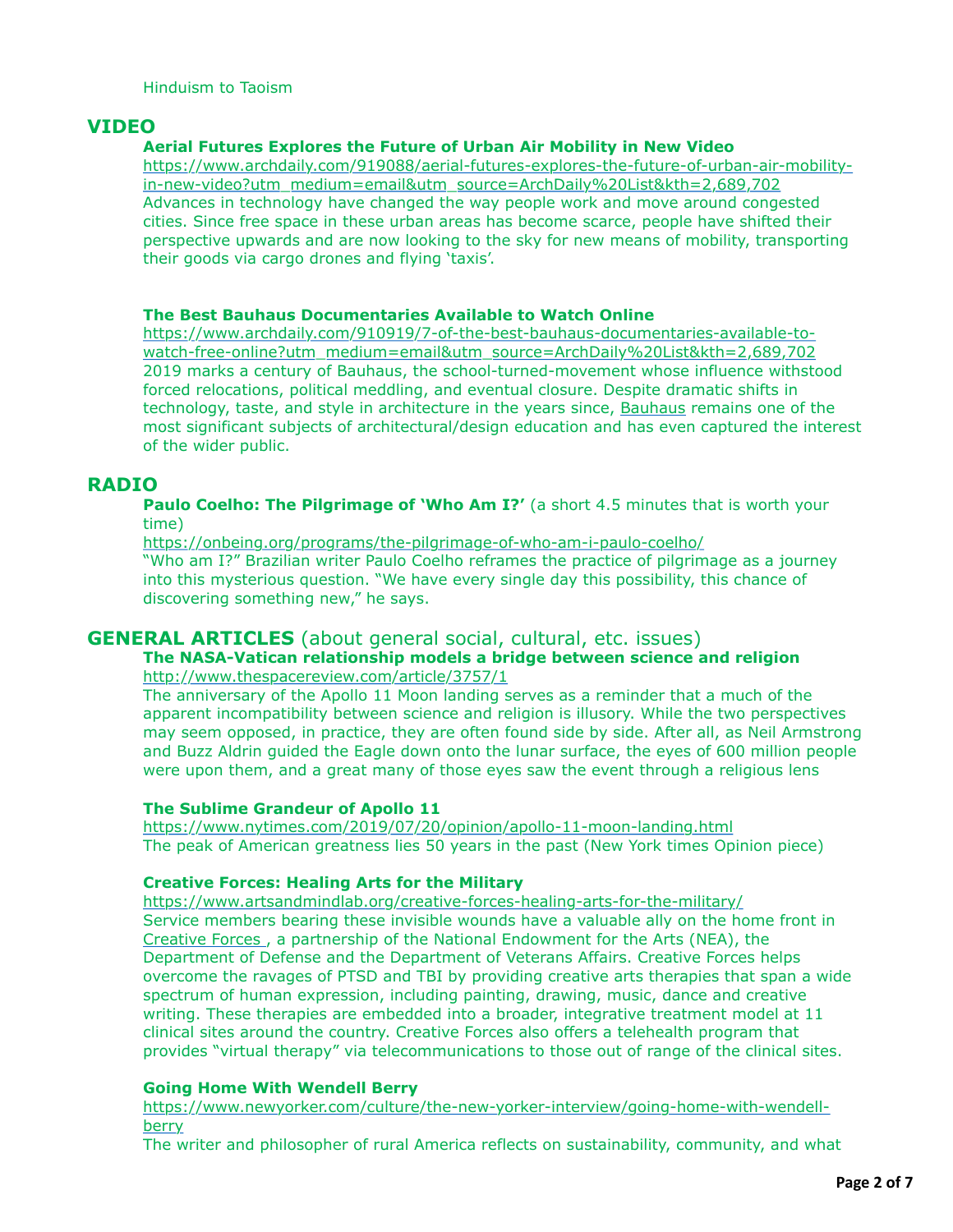we might be losing with the decline of an agricultural ethos

### **Beyond Meditation**

[https://www.patheos.com/blogs/companionsonthejourney/2018/08/meditation](https://www.patheos.com/blogs/companionsonthejourney/2018/08/meditation-enlightenment-heaven-earth/)enlightenment-heaven-earth/

A consideration of the discipline of meditation and what it means in a culture that is looking for enlightenment.

#### **Truth and Academia**

[https://www.patheos.com/blogs/geneveith/2019/07/academics-questioning-rationality](https://www.patheos.com/blogs/geneveith/2019/07/academics-questioning-rationality-reason/)reason/

The author considers truth in the context of academia, and the threats to rationality and reason.

#### **Why are Americans Discouraged With Religion?**

[https://www.chicagotribune.com/lifestyles/sns-201904151230--tms--tuemitchctntm](https://www.chicagotribune.com/lifestyles/sns-201904151230--tms--tuemitchctntm-a20190416-20190416-story.html)a20190416-20190416-story.html

The writer explores by increasing numbers of Americans have no religious affiliation.

### **How Cults Made America**

<https://www.newyorker.com/books/under-review/how-cults-corrected-america> In a new book, the author argues that in America messianic movements were light-years ahead of the general population, but at what cost?

# **SPECIFIC ARTICLES (more directly related to ACSF)**

**Eight Wright Buildings Added to UNESCO List**

[https://www.archdaily.com/908517/8-buildings-by-frank-lloyd-wright-nominated-for-unesco](https://www.archdaily.com/908517/8-buildings-by-frank-lloyd-wright-nominated-for-unesco-world-heritage-status)world-heritage-status

Projects include ACSF's site for our 2019 symposium, and next year's symposium!!!

#### *And related …*

# **In pictures: New UNESCO World Heritage Sites**

<https://www.bbc.com/news/world-48894642> Every year, natural and cultural landmarks from around the world are singled out for their "outstanding universal value" to humanity

#### **The Advent of Architectural AI | A Historical Perspective**

[https://www.academia.edu/39802404/The\\_Advent\\_of\\_Architectural\\_AI\\_A\\_Historical\\_Perspect](https://www.academia.edu/39802404/The_Advent_of_Architectural_AI_A_Historical_Perspective?email_work_card=title) ive?email\_work\_card=title

The practice of Architecture, its methods, traditions, and know-how are today at the center of passionate debates. Challenged by outsiders, arriving with new practices, and questioned from within, as practitioners doubt of its current state, Architecture is undergoing a truly profound (r)evolution.

#### **The Hidden Ways that architecture affects how you feel**

[http://www.bbc.com/future/story/20170605-the-psychology-behind-your-citys-design?](http://www.bbc.com/future/story/20170605-the-psychology-behind-your-citys-design?ocid=ww.social.link.email) ocid=ww.social.link.email

As more of us flock to urban living, city designers are re-thinking buildings' influence on our moods in an era of "neuro-architecture"

### **The Peace Cross remains, and we've not forgotten history**

[https://www.washingtonexaminer.com/opinion/op-eds/the-peace-cross-remains-and-weve](https://www.washingtonexaminer.com/opinion/op-eds/the-peace-cross-remains-and-weve-not-forgotten-history)not-forgotten-history

The Supreme Court's decision last week in favor of the so-called Peace Cross in Bladensburg, Md., is a welcome result that will have far-reaching impact for perceived religious symbols on public lands across the country and, perhaps more centrally, Americans' ever-evolving relationship with issues between church and state.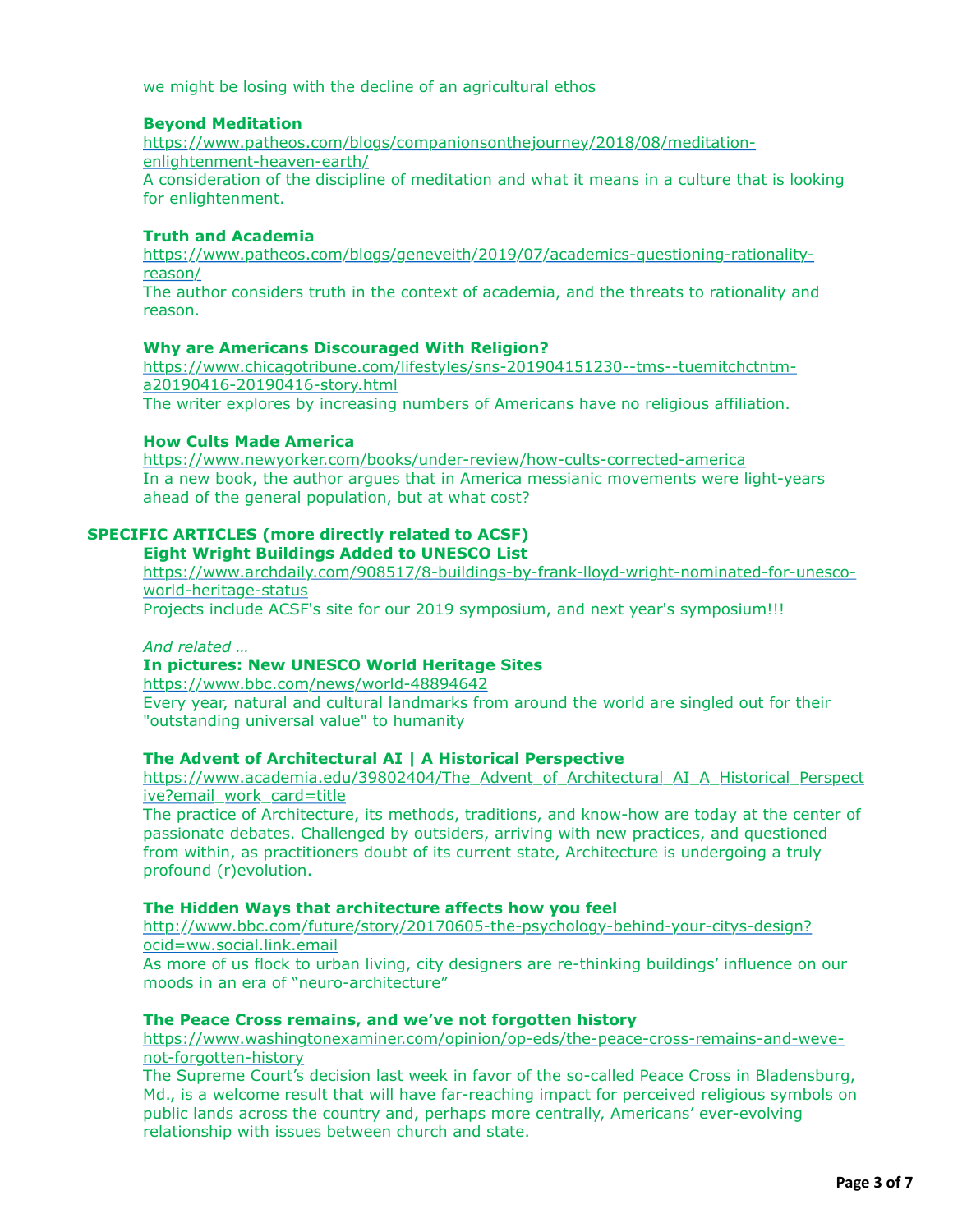### **Architect Phil Freelon known for designing the African American museum dies**

[https://www.boston25news.com/news/architect-known-for-african-american-museum](https://www.boston25news.com/news/architect-known-for-african-american-museum-dies/965381360)dies/965381360

Architect Phil Freelon, who designed buildings ranging from local libraries to the Smithsonian's National Museum of African American History and Culture, died Tuesday in North Carolina.

### **César Pelli Dies Aged 92**

https://www.archdaily.com/921522/cesar-pelli-dies-aged-92?

[utm\\_medium=email&utm\\_source=ArchDaily%20List&kth=2,689,702](https://www.archdaily.com/921522/cesar-pelli-dies-aged-92?utm_medium=email&utm_source=ArchDaily%20List&kth=2,689,702) Argentine-American architect Cesar Pelli, known for designing some of the tallest buildings in the world, such as the Petronas Towers in Kuala Lumpur, the Torre de Cristal in Madrid, and the Costanera Center Building in Santiago de Chile, died today at the age of 92. years, according to Juan Manzurel, governor of the province of Tucumán.

### **Becoming a Mindful Architect**

<https://faithandform.com/feature/becoming-a-mindful-architect/> ACSF member Sarika Bajoria presents a practice of mindfulness in architectural designers.

#### **Giving Physical Presence to Faith**

<https://faithandform.com/the-last-word/giving-physical-presence-to-faith/> Architect Christopher Di Loreto writes about the attributes of spiritually moving architecture.

#### **Talking With God**

<https://faithandform.com/feature/talking-with-god/> ACSF's Julio Bermudez writes about talking to Morgan Freeman about God and architecture.

#### **What Is Wrong With Architectural Education?**

<http://www.archnewsnow.com/features/Feature579.htm> Nikos Salingaros questions the symptoms of problems in how we educate architects.

#### **Frank Lloyd Wright's Interiors**

<https://www.aiadc.com/FrankLloydWright> An exhibit in Washington, D.C., examines the interior designs of Wright's architecture.

#### **The One-Drawing Challenge**

<https://onedrawingchallenge.secure-platform.com/a> A competition to tell the story of a work of architecture in a single drawing, closing August 9.

### **The Ethics of Architecture and Other Contradictions**

<https://commonedge.org/the-ethics-of-architecture-and-other-contradictions/> Writer and Professor Tom Fisher talks about his book about ethical challenges in the profession.

#### **The Tactile Disengagement of Contemporary Architecture**

<https://commonedge.org/restoring-the-physical-nature-of-design/> Are architects in danger of losing a visceral connection with their own creations?

### **Notre Dame as the Ultimate Enabling Space**

<https://commonedge.org/victor-hugo-portrayed-notre-dame-as-the-ultimate-enabling-space/> The writer explores the physically enabling aspects of Notre Dame Cathedral.

### **DESIGN**

#### **12 Award-Winning Women in Architecture From the Past 12 Months**

[https://www.archdaily.com/912837/12-award-winning-women-in-architecture-from-the-past-](https://www.archdaily.com/912837/12-award-winning-women-in-architecture-from-the-past-12-months?utm_medium=email&utm_source=ArchDaily%20List&kth=2,689,702)12-months?utm\_medium=email&utm\_source=ArchDaily%20List&kth=2,689,702 In the 12 months since 2018 International Women's Day, we have seen many female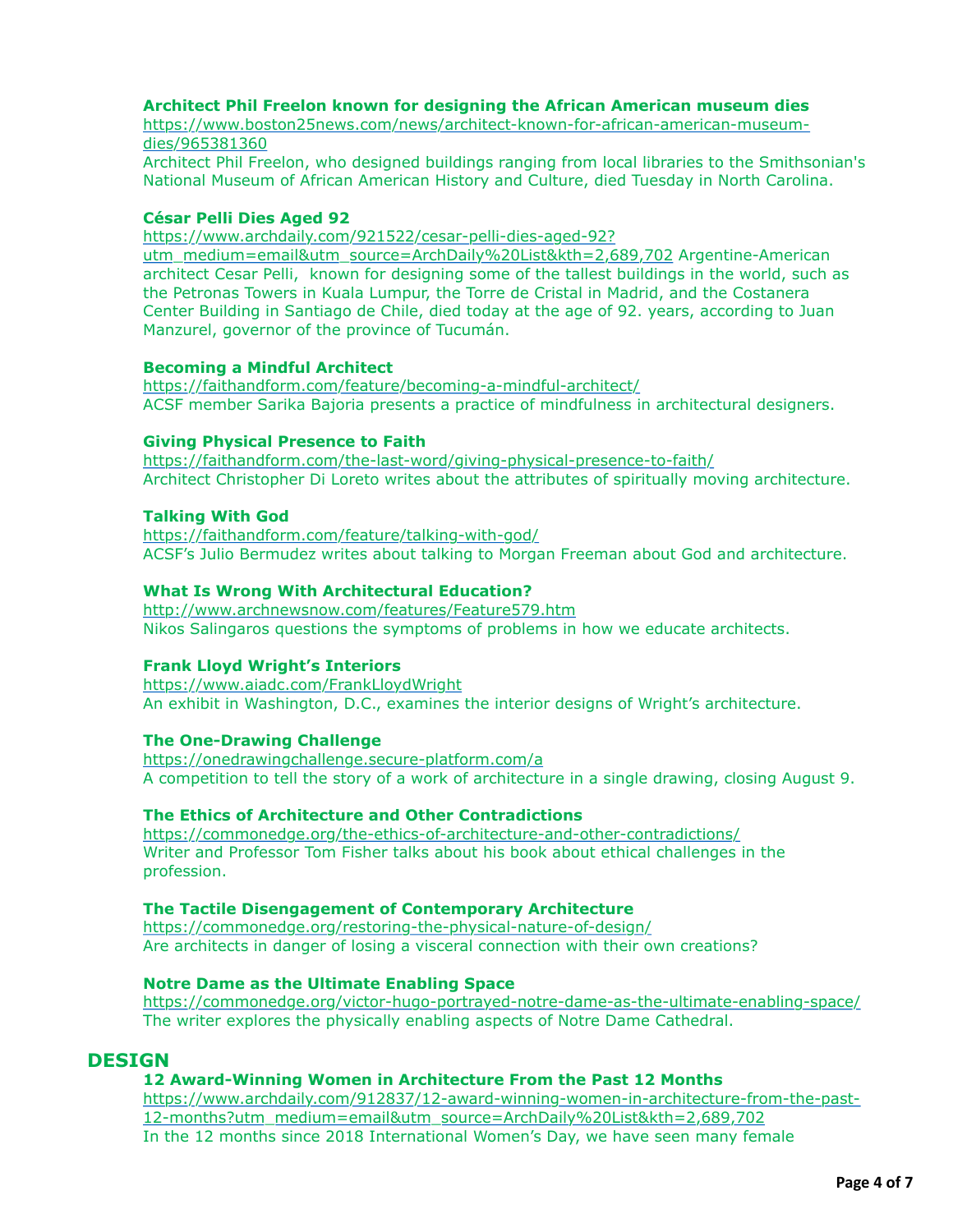architects come to fore of the design discourse. From Shelley McNamara and Yvonne Farrell's [curation of the 2018 Venice Biennale to Frida Escobedo's celebrated design for the Serpentin](https://www.archdaily.com/803570/yvonne-farrell-and-shelley-mcnamara-named-artistic-directors-of-2018-venice-architecture-biennale)[e](https://www.archdaily.com/896135/frida-escobedos-2018-serpentine-pavilion-opens-in-london) Pavilion, the architectural newsfeeds from the past twelve months have played host to many signs of change in a traditionally male-dominated profession

### **Step Inside the World's 9 Most Futuristic Libraries**

<https://www.architecturaldigest.com/story/futuristic-libraries> From Snøhetta's new \$245 million Central Library in Calgary, Canada, to Berlin's 'ecointelligent' Philological Library by Norman Foster

### **Philip Johnson's Crystal Cathedral Gets a Makeover**

<https://www.architecturaldigest.com/story/philip-johnson-crystal-cathedral-makeover> Following a bankruptcy in 2011 and the death of Reverend Schuller in 2015, the non-Cathedral is set to become a Cathedral after all. The Roman Catholic Diocese of Orange bought the ecclesiastical compound and hired Los Angeles–based architecture firm Johnson Fain to transform it into a setting for Catholic liturgy. The \$72 million redesign of the renamed "Christ Cathedral" was revealed to the public this week.

#### **Mario Botta on Modernism, Technology and Main Principles of His Work**

https://www.archdaily.com/919544/mario-botta-on-modernism-technology-and-main[principles-of-his-work?utm\\_medium=email&utm\\_source=ArchDaily%20List&kth=2,689,702](https://www.archdaily.com/919544/mario-botta-on-modernism-technology-and-main-principles-of-his-work?utm_medium=email&utm_source=ArchDaily%20List&kth=2,689,702) During Milano Arch Week 2019, we had the chance to speak with one of the most influential Swiss architects, [Mario Botta.](https://www.archdaily.com/tag/mario-botta) Defining himself as a stonemason, Botta has been working since the age of 16, realizing a vast number of projects of different typologies — from private homes to museums and churches.

#### **Obama Presidential Center Design Moves Forward as Federal Judge Rejects Lawsuit**

[https://www.archdaily.com/919253/obama-presidential-center-design-moves-forward-as](https://www.archdaily.com/919253/obama-presidential-center-design-moves-forward-as-federal-judge-rejects-lawsuit)federal-judge-rejects-lawsuit

The Obama Presidential center by Tod Williams Willie Tsien Architects and Interactive Design moves forward as a federal judge tossed out the lawsuit against it. The planned \$500 million, 20-acre campus faced an initial ruling from a district judge that allowed the lawsuit to proceed and stalled construction for four months. Now U.S. District Judge John Robert Blakey stated there will be no halt in construction.

### **Top 300 Firms of 2019 (in the USA): Gensler Remains First**

[https://www.architecturalrecord.com/articles/14159-top-300-firms-of-2019-gensler-remains](https://www.architecturalrecord.com/articles/14159-top-300-firms-of-2019-gensler-remains-first)first?

For the eighth year running, Gensler has topped Architectural Record's Top 300 Firms list. The annual list, compiled by RECORD's sister publication Engineering News-Record (ENR), ranks companies by their architectural revenue from the prior year, as reported to ENR by firms that choose to participate.

# **CONFERENCES**

### **"Religion, Materialism and Ecology"**

The European Forum for the Study Of Religion and the Environment with the Lincoln Theological Institute University of Manchester, 15th-17th May 2020 OPEN CALL for papers, panel conversations, round table book discussion, exhibitons, and book launch. Deadline: 30 Sept 2019 For full info:<http://lincolntheologicalinstitute.com/efsre-vi/>

#### **Seminar: Body, Culture and identity**

Madrid October 14th and October 15th 2019 Call for contributions The deadline for the submission is 6 September 2019.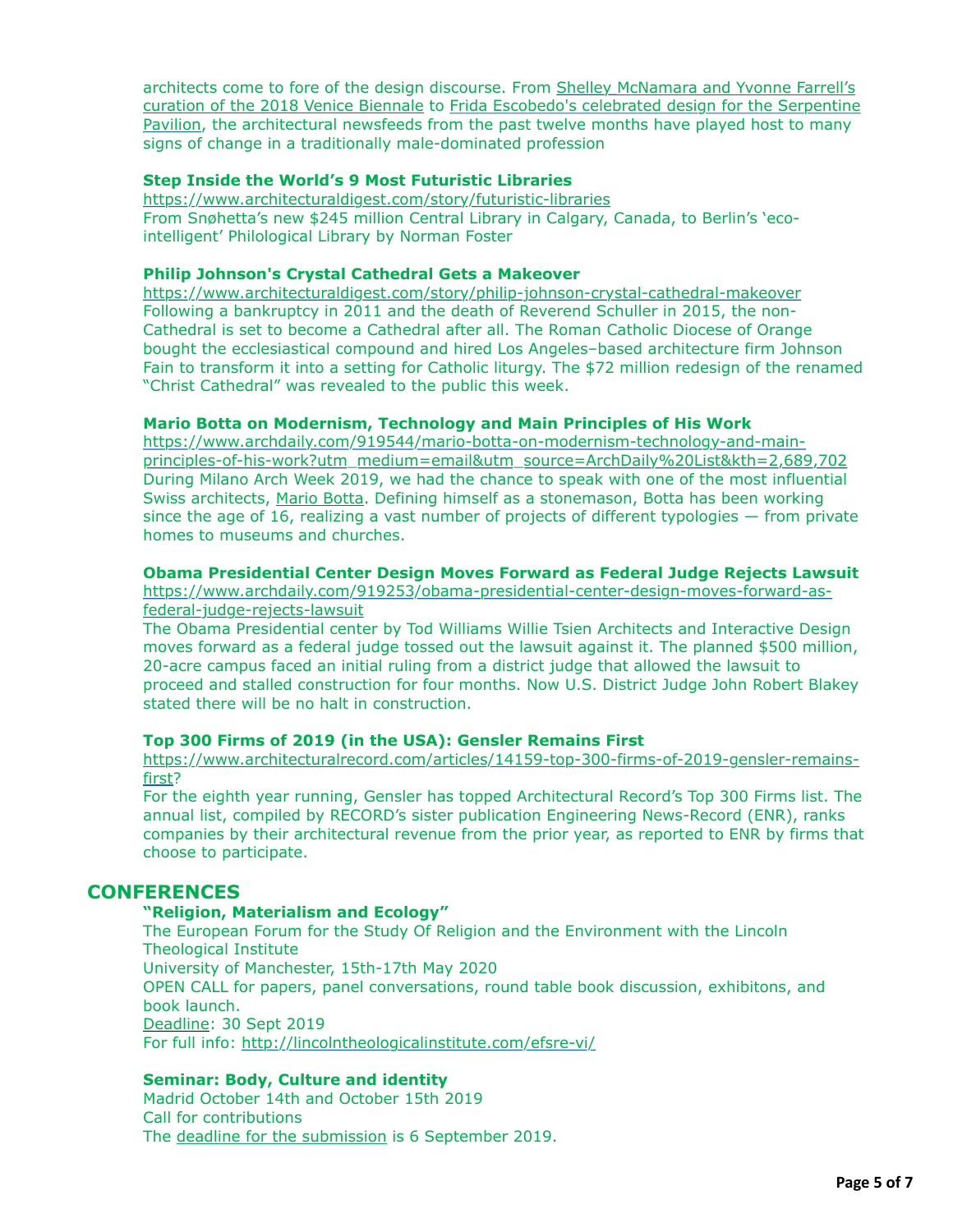The seminar is organized in a partnership between Universidad Autónoma de Madrid, PaisajeSensorial office and the support from International Ambiances Network More information: <https://bodycultureidentity.paisajesensorial.com/>

#### **Divergence in Architectural Research: international doctorate symposium**  Call for papers

Georgia Institute of Technology School of Architecture, Atlanta, USA March 05 2020 - March 06 2020

Divergence in Architectural Research is an international doctorate symposium organized by the ConCave Ph.D. Student Group in the Georgia Institute of Technology School of Architecture. The Ph.D. Symposium seeks to create a platform for sharing current research in architecture, with invited scholars and other doctoral students from architecture and allied fields. We invite papers by doctoral students to present their ongoing research and hope to expand the conversation around the state of agency in architecture research today. Please submit your paper abstract (500 words max.) with a short biographical note (150 words max.) on the symposium website.

Submission Opens: May 27, 2019

Deadline for Abstract Submission: September 7, 2019 For more info: [http://www.ahra-architecture.org/pdf\\_resources/symposium\\_poster\\_1.pdf](http://www.ahra-architecture.org/pdf_resources/symposium_poster_1.pdf)

### **The Earth as Client**

AIARG All-Ireland Architecture Research Group Ninth Annual Conference Limerick, Ireland

January 23 2020 - January 24 2020

"We see the earth as Client. This brings with it long-lasting responsibilities." Few have expressed the urgency of a collective and collaborative effort on a global scale as succinctly as curators Yvonne Farrell and Shelley McNamara in their FREESPACE MANIFESTO for the 2018 Architecture Biennale in Venice.

The AIARG annual conference promotes innovative academic research as well as the practice, pedagogy and progress of architecture in the widest sense. We invite contributions from researchers, practitioners, theoreticians and pedagogues of architecture, and from those of other disciplines working within and around the interests of architecture. We welcome papers that consider the impact, contribution and responsibilities of architecture.

Please submit abstracts (300 words or less) along with your contact details and a short biography (100 words) to [2020aiarg@gmail.com](mailto:2020aiarg@gmail.com) by 21 October 2019 latest. For more info: http://www.ahra-

[architecture.org/pdf\\_resources/AIARG\\_2020\\_Earth\\_as\\_Client\\_CFP.pdf](http://www.ahra-architecture.org/pdf_resources/AIARG_2020_Earth_as_Client_CFP.pdf)

### **Religion and the Experience of Nature: Comparative Perspectives**

at the Center for Advanced Studies, LMU Munich

19/20 March 2020

Religious interpretations and idealizations of 'nature' run like a common thread through the whole of (not only) Western cultural history. Already Seneca has explicitly addressed the religious importance of nature when he described in one of his letters how the experience of being in a dense forest could incite belief in a divine being (fidem numinis; epist. 41.3). In Christian allegory and mysticism, a deep engagement with nature has been an established element of religious thought and practice ever since antiquity; in early medieval Ireland, this engagement has brought forth some of the most famous creations of Irish monastic literature.

Taking its starting point from … such a close interconnectedness of 'nature' and 'religion', the symposium will approach the mutual relationship between religion and the experience of nature in a broad, cross-culturally comparative perspective: how, when, and by whom is 'nature' interpreted through a religious lens and 'experienced' as such? What forms can this 'experience' take? How do individual stakeholders use it politically, e.g. to justify human access to 'nature' and natural spaces, to legitimize conservation efforts or, conversely, to vindicate the exploitation of natural resources? How is the entanglement between nature and religion used economically? Or much more fundamentally: which kinds of engagements with